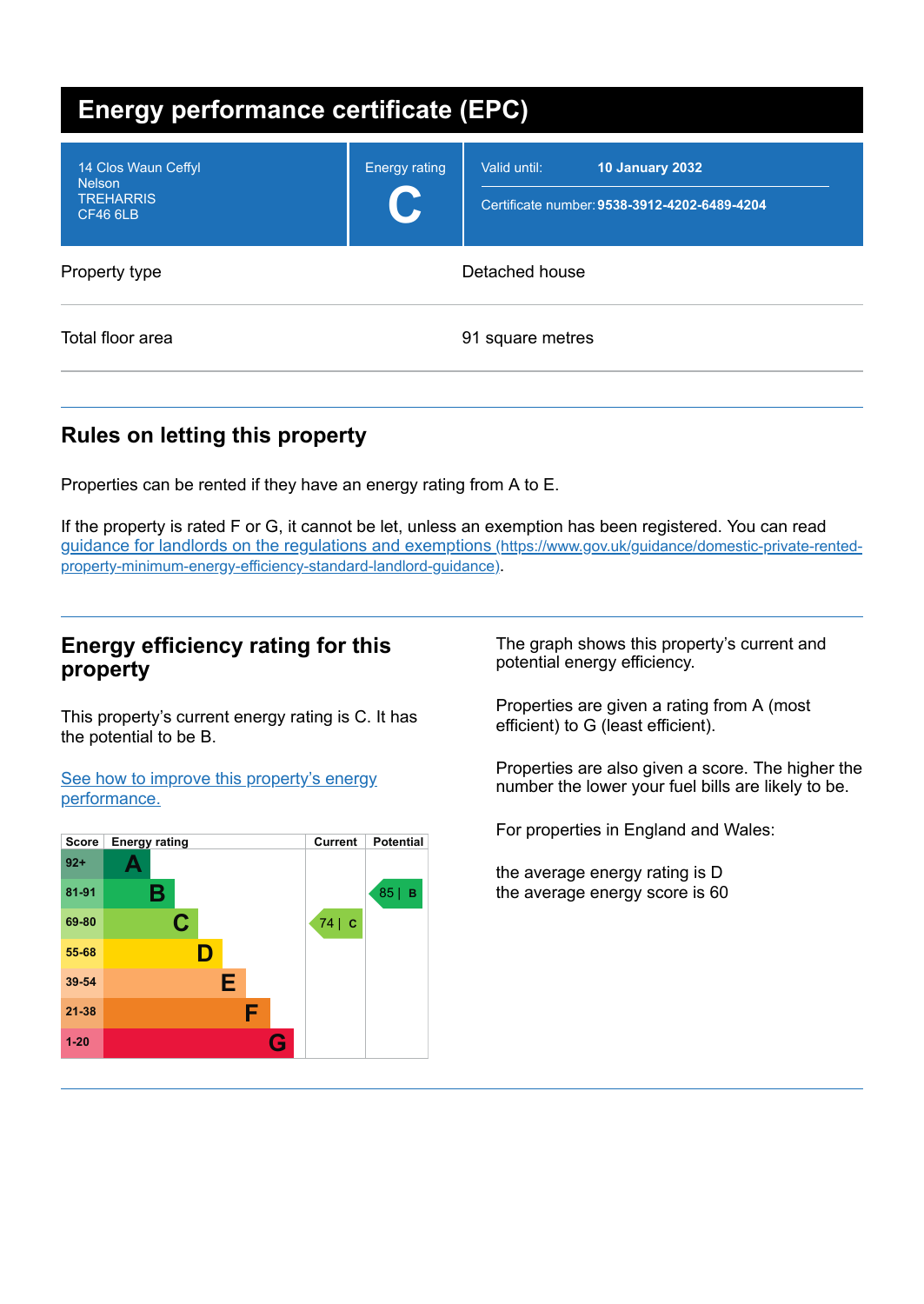# **Breakdown of property's energy performance**

This section shows the energy performance for features of this property. The assessment does not consider the condition of a feature and how well it is working.

Each feature is assessed as one of the following:

- very good (most efficient)
- good
- average
- poor
- very poor (least efficient)

When the description says "assumed", it means that the feature could not be inspected and an assumption has been made based on the property's age and type.

| <b>Feature</b>       | <b>Description</b>                         | Rating    |
|----------------------|--------------------------------------------|-----------|
| Wall                 | Cavity wall, as built, insulated (assumed) | Good      |
| Roof                 | Pitched, 150 mm loft insulation            | Good      |
| Window               | Fully double glazed                        | Good      |
| Main heating         | Boiler and radiators, mains gas            | Good      |
| Main heating control | Programmer, room thermostat and TRVs       | Good      |
| Hot water            | From main system                           | Good      |
| Lighting             | Low energy lighting in all fixed outlets   | Very good |
| Floor                | Solid, insulated (assumed)                 | N/A       |
| Floor                | To unheated space, insulated (assumed)     | N/A       |
| Secondary heating    | Room heaters, mains gas                    | N/A       |

#### **Primary energy use**

The primary energy use for this property per year is 183 kilowatt hours per square metre (kWh/m2).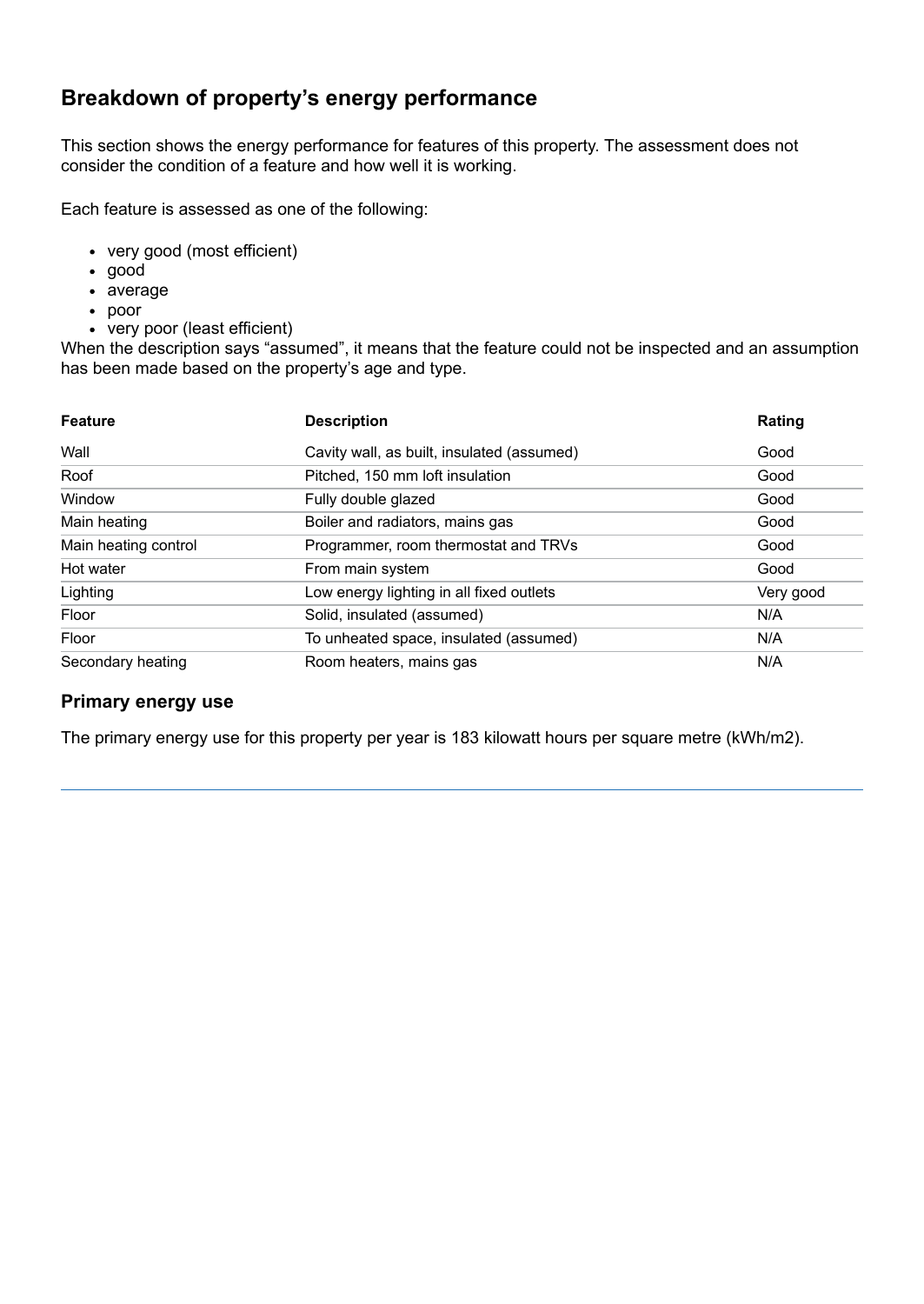| This property produces                                                                                                                        | 2.9 tonnes of CO2                                       |
|-----------------------------------------------------------------------------------------------------------------------------------------------|---------------------------------------------------------|
| This property's potential<br>production                                                                                                       | 1.8 tonnes of CO2                                       |
| By making the recommended changes, you<br>could reduce this property's CO2 emissions by<br>1.1 tonnes per year. This will help to protect the |                                                         |
|                                                                                                                                               |                                                         |
| Environmental impact ratings are based on                                                                                                     |                                                         |
| energy use. They may not reflect how energy is<br>consumed by the people living at the property.                                              |                                                         |
|                                                                                                                                               | environment.<br>assumptions about average occupancy and |

# <span id="page-2-0"></span>**How to improve this property's energy performance**

Making any of the recommended changes will improve this property's energy efficiency.

If you make all of the recommended changes, this will improve the property's energy rating and score from C (74) to B (85).

| <b>Recommendation</b>        | <b>Typical installation cost</b> | <b>Typical yearly saving</b> |
|------------------------------|----------------------------------|------------------------------|
| 1. Solar water heating       | £4.000 - £6.000                  | £29                          |
| 2. Solar photovoltaic panels | £3,500 - £5,500                  | £348                         |

#### **Paying for energy improvements**

Find energy grants and ways to save energy in your home. [\(https://www.gov.uk/improve-energy-efficiency\)](https://www.gov.uk/improve-energy-efficiency)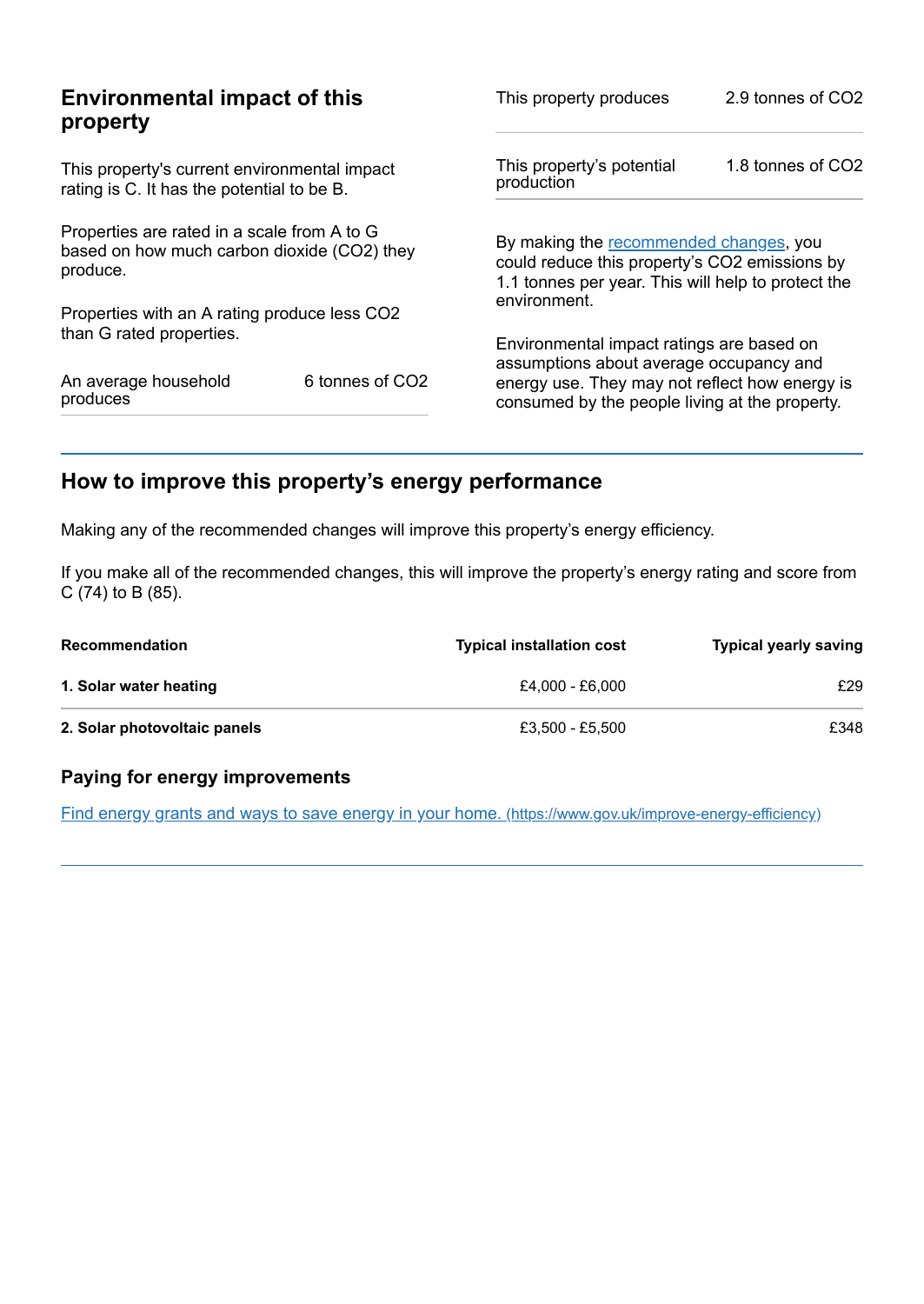## **Estimated energy use and potential savings**

| Estimated yearly energy<br>cost for this property | £661 |
|---------------------------------------------------|------|
| Potential saving                                  | F28  |

The estimated cost shows how much the average household would spend in this property for heating, lighting and hot water. It is not based on how energy is used by the people living at the property.

The estimated saving is based on making all of the [recommendations](#page-2-0) in how to improve this property's energy performance.

For advice on how to reduce your energy bills visit Simple Energy Advice [\(https://www.simpleenergyadvice.org.uk/\)](https://www.simpleenergyadvice.org.uk/).

#### **Heating use in this property**

Heating a property usually makes up the majority of energy costs.

| Estimated energy used to heat this property |                                                                                                                                                                                                                                                                                                  |  |  |
|---------------------------------------------|--------------------------------------------------------------------------------------------------------------------------------------------------------------------------------------------------------------------------------------------------------------------------------------------------|--|--|
| Space heating                               | 7978 kWh per year                                                                                                                                                                                                                                                                                |  |  |
| Water heating                               | 2194 kWh per year                                                                                                                                                                                                                                                                                |  |  |
| insulation                                  | Potential energy savings by installing                                                                                                                                                                                                                                                           |  |  |
| <b>Type of insulation</b>                   | Amount of energy saved                                                                                                                                                                                                                                                                           |  |  |
| Loft insulation                             | 370 kWh per year                                                                                                                                                                                                                                                                                 |  |  |
|                                             | You might be able to receive Renewable Heat<br>Incentive payments (https://www.gov.uk/domestic-<br>renewable-heat-incentive). This will help to reduce<br>carbon emissions by replacing your existing<br>heating system with one that generates<br>renewable heat. The estimated energy required |  |  |

for space and water heating will form the basis

of the payments.